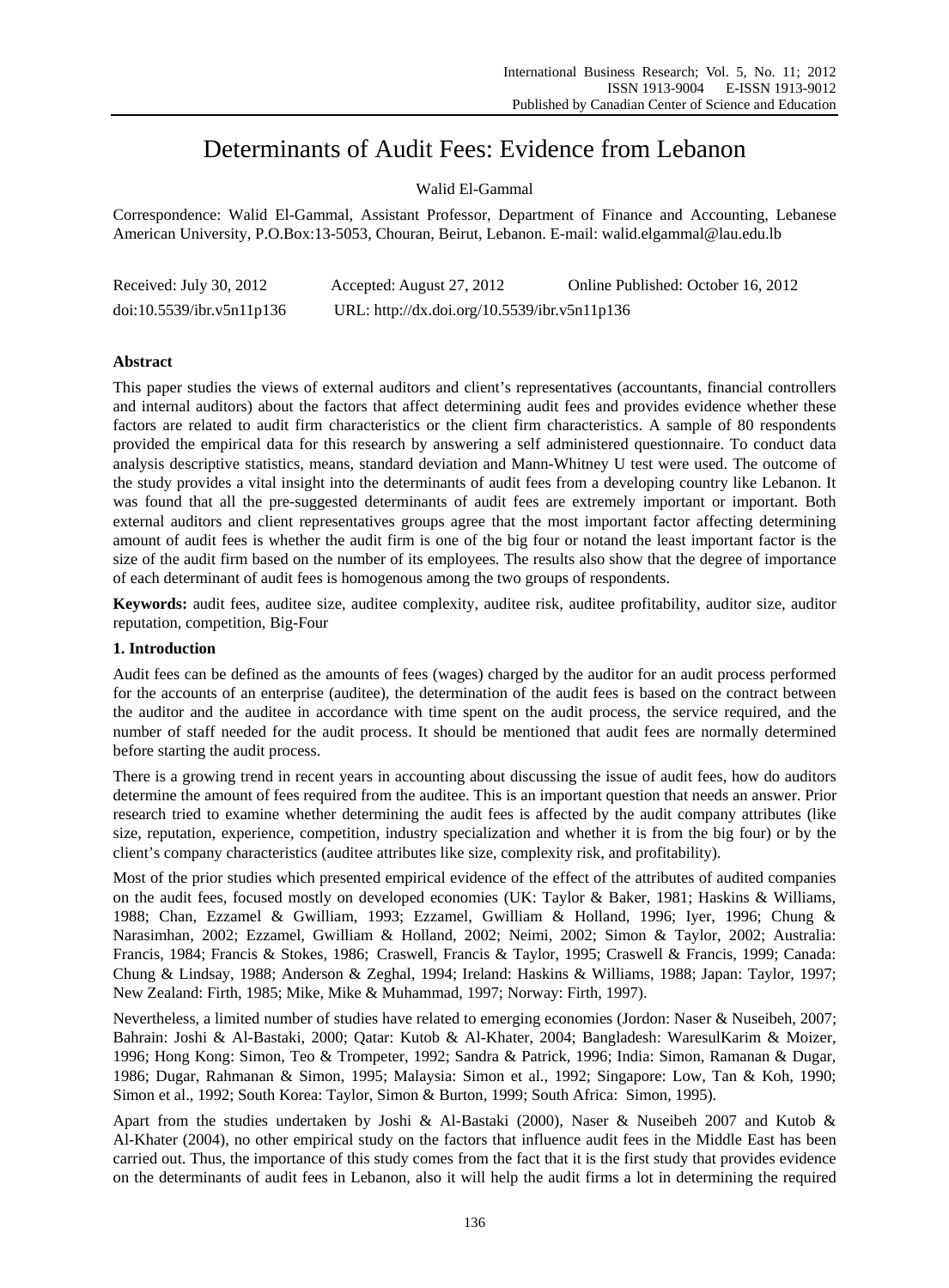audit fees from the auditee firms.

There is an important point that should be emphasized here which is that, all the prior research are based on that, the researcher had an access to the audit fees figure which is normally published in the annual reports of most of the auditee companies. The main problem of the present study is that the researcher was not able to find the audit fees figure as there is no a strict law in Lebanon that can enforce companies (even listed companies in the stock exchange ) to publish the audit fees figure. Also the researcher was not able to find it in an informal way through contacting friends. But because the researcher has a motive to examine what are the factors that can affect determining audit fees figure in a country like Lebanon, he thought to ask different types of respondents (external auditors, client representatives) about their attitudes regarding a pre-suggested determinants of audit fees based on prior research.

#### **2. Literature Review**

The present study examines the drivers and determinants of audit fees in Lebanon. Based on prior studies, the determinants of audit fees can be generally classified into two major categories: client attributes (Auditee attributes) and auditor attributes. It should be noted that, the client attributes have received great attention in prior research. They include the characteristics of size, complexity, risk, and profitability of the firm being audited (Auditee). Consistent with the theory on audit effort and litigation, audit fees tend to increase with an increase in the client's *size* (Simunic 1980), *risk* (Stice 1991), *complexity* (e.g., Hackenbrack & Knechel, 1997), and *profitability* (e.g., Hay, Knechel & Wong, 2006).

As mentioned before, audit company attributes are also considered important drivers of audit fees. Size, reputation, experience, competition, industry specialization and whether it is from the Big Four are aspects of the audit company that influence audit fees as many prior studies suggested that audit fees increase with the Audit firm's *Size* (Francis, 1984; Palmrose, 1986), *reputation* (Larcker & Richardson, 2004, Gonthier & Schatt, 2007), *experience*, *industry specialization* (Pearson & Trompeter, 1994; Craswell et al., 1995; Cullinan, 1998) and whether it is one of the *Big Four* (Palmrose, 1986; Francis & Simon, 1987; Butterworth & Houghton, 1995). However, Audit fees decreases with the increase in *competition*, the greater the number of competitors the lower the audit fees are charged (e.g., Maher, Tiessen, Colson & Broman, 1992; Hay et al. 2006).In the next part, the researcher will define each of the attributes in details accompanied by the predicted effect of audit fees based on prior studies' findings and then based on this theoretical foundation, hypotheses of the present study will be developed.

#### *2.1 Client Attributes*

## 2.1.1 Client Size (Auditee Size)

Based on the prior studies, it can be concluded that, the auditee size is the most important factor that influences audit fees, it is usually measured by total assets, revenues, sales and number of employees of the Client Firm. The size of auditee has a direct impact on the auditors' work, and the time spent in the auditing process. Larger clients require more audit services than smaller clients, more time needed; hence we would expect that these large clients pay higher fees per dollar of size relative to smaller clients in the industry (Palmrose, 1986; Carson, Fargher, Simon & Taylor, 2004). Hence, there is a positive relationship between audit fees and auditee size. (Simunic, 1980; Low et al.,1990; Chan et al., 1993; Carson et al., 2004).

## 2.1.2 Client Complexity (Auditee Complexity)

Complexity of the auditee can be measured by the number of branches and subsidiaries of the firm locally and internationally (subsidiaries in foreign countries). It is argued that the more complex the client firm is, the greater the number and the more diversified the subsidiaries and operations are; which necessitate more audit work; therefore, audit firms charge higher audit fees. Sandra & Patrick (1996) showed that auditors of highly complex firms often charge high audit fees in examining and evaluating the firms financial statements. According to them, foreign subsidiaries have to abide by a variety of legislative and proficient requirements for disclosure, which necessitates further audit testing, requiring more time and additional manpower to complete the audit process. This implies that the companies have to bear additional charges for audit work. Therefore, auditee complexity has a positive correlation with the audit fees (Simunic, 1980; Low et al., 1990; Chan et al., 1993; Firth, 1997; Butterworth & Houghton, 1995; Carson et al., 2004).

#### 2.1.3 Client Risk (Auditee Risk)

Audit risk is considered an important factor in determining the audit fees. Audit risk measures the odds of an auditor issuing an unqualified judgment on materially misstated financial statements (AICPA, 1983, part 2).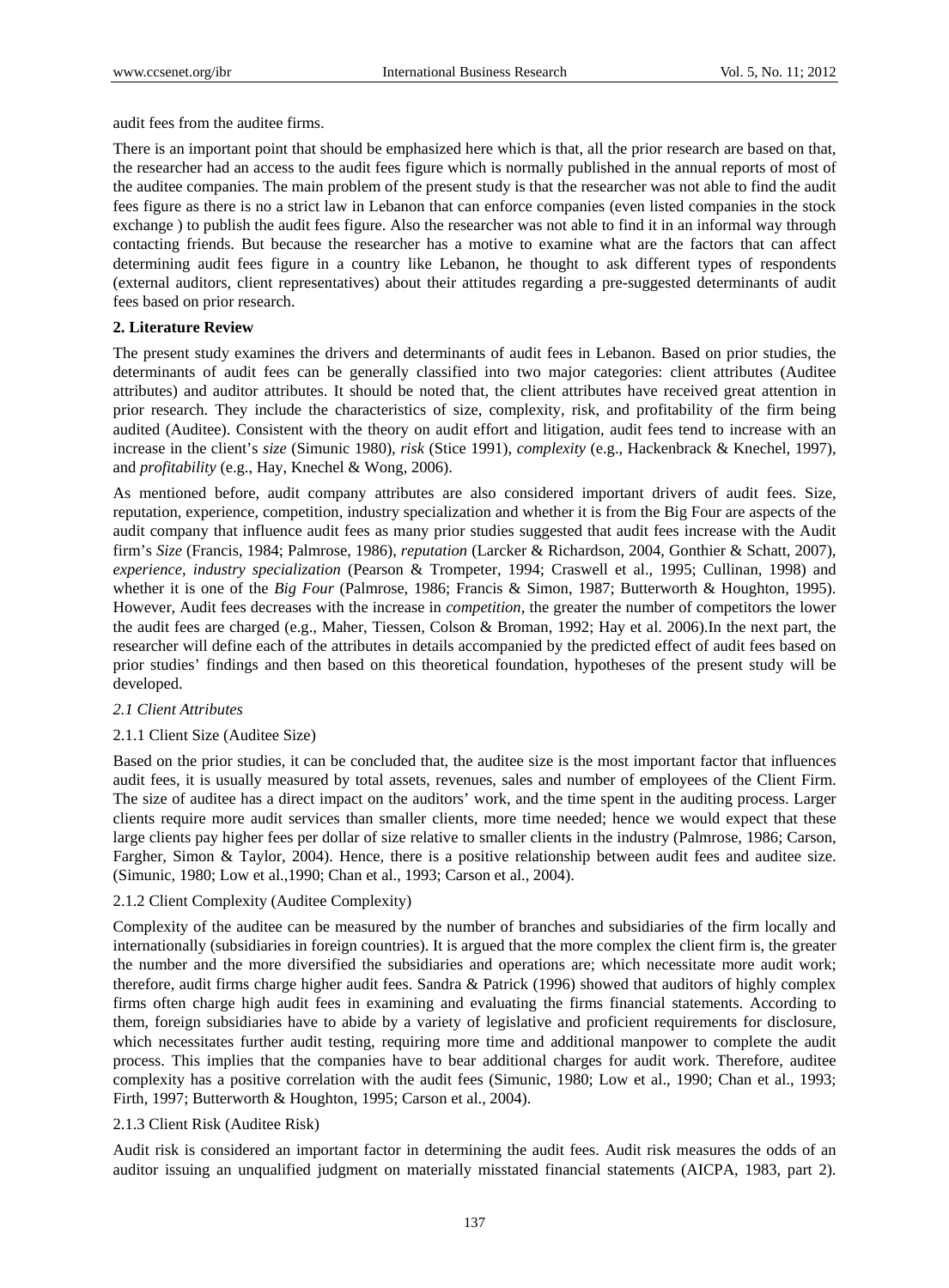Sandra and Patrick (1996) used gearing (clients' debt ratio) and liquidity ratios to determine the client's risk. The audit risk can be calculated by the following factors or ratios: current assets **/** total assets, treasury, long-term debt **/** total assets, income before tax **/** total assets (Carson et al., 2004; Joshi & Al-Bastaki, 2000). The most preferred risk measure is the Debt ratio. It is defined as the percentage of long-term debt to total assets. It measures the company's ability to pay off its incurred debt. If Debt Ratio is relatively high, the long-term financial structure of the client's firm will be unstable, and the firm may not be able to pay off its debt in a proper behavior which may lead to a lower credit rating. In general, risk (debt ratio) is higher for companies that have endured financial losses, leading to higher possibility of bankruptcy or decline in stock price, and therefore larger probability of legal actions against both the client and auditor. Auditors need to do more work to reduce any potential litigation against them, the more the work and time needed to finish the auditing process the greater the audit fee is. Therefore, Audit fees are positively associated with the clients' risk (Francis & Simon, 1987, Craswell & Francis, 1999).

## 2.1.4 Client Pofitability (Auditee Profitability)

The Client's firm profitability is considered as an important indicator of management performance also its efficiency in allocating available resources. The auditee profitability can be known by finding the income or loss figure shown in the income statement (Firth, 1985; Simon et al., 1986; Chung & Lindsay, 1988; Low et al., 1990; Dugar, Ramanan & Simon, 1995; and Waresul & Moizer, 1996).There are many profitability ratios that can be used as a measure of the auditee profitability such as return on assets (ROA), return on equity (ROE), return on capital employed (ROCE), return on investment (ROI). Companies reporting high levels of profits will be subject to precise audit testing of their revenues and expenses and this will result in higher audit fees (Joshi & Al Bastaki, 2000). Most of the prior research done indicate that the amount of audit fees is significantly influenced by the profitability ratio (Sandra & Patrick, 1996).

## *2.2 Audit Firm Attributes*

## 2.2.1 Auditor Size

Audit firm size is an important aspect of the audit firm that determines the audit fee. The Auditor Size is frequently measured based on the company's assets, market share and the number of employees. Choi, Kim, Kim & Zang (2010) investigated the relationship between office size, audit quality and audit pricing, and determined that office size is positively associated with audit quality, and that large offices charge higher audit fees and provide higher quality audits. Similarly Francis & stokes (1984) and Palmrose (1986) explained the strong relationship between auditor fees and audit company size.

## 2.2.2 Experience

The experience of the audit firm can be considered as an important attribute that influence determining the amount of audit fees. Studies reveal that years of professional experience of the audit firm would increase the audit fees charged by the audit firm. (Ferguson, Francis & Stokes, 2003).

## 2.2.3 Reputation

Reputation of the audit office is the perception that some audit firms can provide higher quality auditing than others, which is one of the most important factors affecting the audit service pricing (e.g., Larcker & Richardson, 2004; Gonthier & Schatt, 2007). Firms which have invested in reputation capital (e.g., employee training programs and advertising) suggests a much higher success rate of the audit firm (Che-Ahmad & Houghton, 1996), and therefore it may be able to obtain a return on its investment through placing higher audit fees for their services. So this means that, the better the reputation of the audit firm the more is the demand on its audit services and the higher audit fees are.

## 2.2.4 Competition

Competition among audit office can be considered as one of the factors affecting the audit service pricing, this is consistent with the study of Maher et al. (1992), their study found that an increase in the number of Audit firms between 1977 and 1981 lead to a significant decrease in real audit fees. The results of this study were consistent with those of Hay et al. (2006) study which stated that the degree of competition between audit firms for market share is an important determinant of audit fees and is inversely proportional to it.

## 2.2.5 Industry Specialization

There are lots of studies that tried to study the effect of auditor industry specialization (i.e., expertise) on audit fees (Pearson & Trompeter, 1994; Craswell et al., 1995; Cullinan, 1998); these studies have found that an audit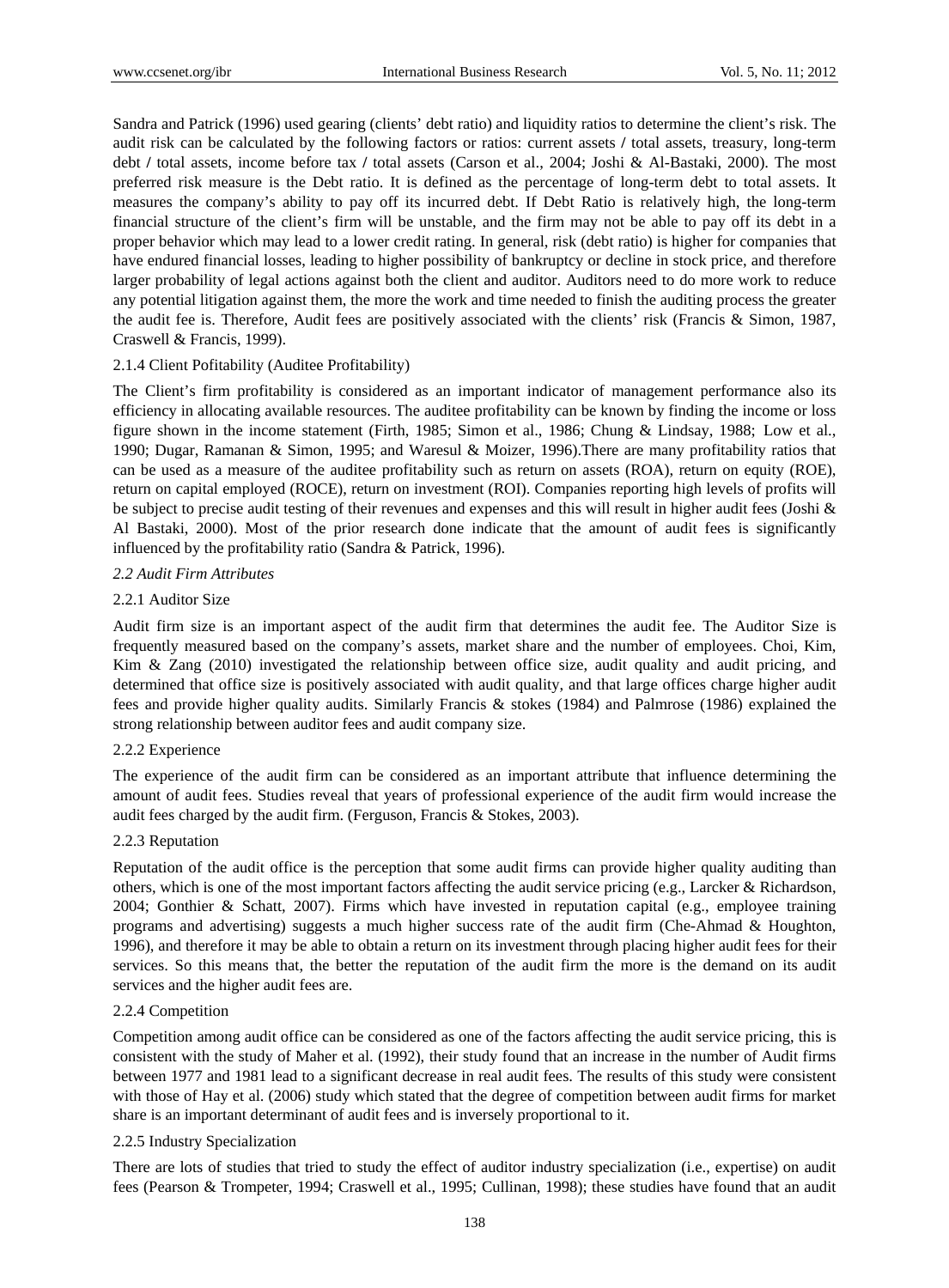premium is received by auditors with a specialism in a particular industry. Also, researchers have examined other audit markets that are less dominated by the Big 6. Cullinan (1998) studied the effect of industry expertise on audit fees in a market in which the Big 6 firms have a relatively small market share, the US multi-employer pension plan market. The results of the study revealed that non-Big 6 firms with industry expertise received a fee premium over non-specialist firms, whereas Big 6 firms with larger market shares did not.

#### 2.2.6 Big-Four

Clients would pay more to the international big firms due to their Brand name and the higher audit quality provided. Prior studies (Simon et al., 1992) find that the Big Eight or Big Five, now the Big Four (Ernst & Young, Deloitte, PricewaterhouseCoopers (known as PwC) and KPMG) audit firms receive premium fees in many countries compared to non-Big Four (Palmrose, 1986; Francis & Simon, 1987; Butterworth & Houghton, 1995). The Big Four are the biggest audit firms in the world and due to their financial strength and expertise that they have they are able to provide higher quality audit. A number of important studies comprising the United States of America market, supported the idea that big international auditing companies (Big-Four) made audits of higher quality than the other (DeAngelo, 1981). Hence, based upon research findings for USA and other countries, such as the UK (e.g. Chan et al., 1993) and Australia (Butterworth & Houghton, 1995; Craswell et al., 1995), this factor is expected to have a positive relationship with the audit fees.

The previous review and discussion of prior studies help to set pre-suggested factors that can affect determining amount of audit fee and hence provide the basis for developing the hypotheses of the present study.

Hypothesis one: Each of the suggested determinants of audit fees thought to be of high importance for both groups: external auditors, and client representatives (financial controllers, accountants and internal auditors).

Hypothesis two: The degree of importance of each determinant of audit fees is homogenous among both groups: external auditors and client representatives (financial controllers, accountants and internal auditors).

#### **3. Auditing Profession in Lebanon**

The Lebanese Government after the civil war has made big efforts to align national corporate financial reporting requirements with International Accounting Standards (IAS). "In November 1995, and according to law no. 364 of 1994, a new professional association was created under the name of the Lebanese Association of Certified Public Accountants (LACPA)". Its objectives were defined as follows: "To protect the profession and strive for its improvement; to develop a spirit of mutual support; to realize scientific studies; to prepare and propose accounting principles and audit standards". The LACPA was the result of enormous efforts for professional recognition and replaced the previously existing "Union of Licensed Accountants", under the supervision of the ministry of labor. Nevertheless, the licensing requirements for the accounting and the auditing professions were not settled for many years after 1995 (Longuenesse, 2006). However, all applicants for the Lebanese Association for Certified Public Accountants who pursued license to practice were certified without examination.

It should be noted that there is no enforcement mechanism exists to ensure IAS compliance, except in the banking sector. Even though, in 1996, the Minister of Finance adopted IAS (with exceptions) as the national standards to be followed by all entities in the preparation of financial statements. While IAS is highly adapted to these publicly owned firms, it is generally more complicated than necessary for small- and medium-size enterprises, placing an excessive burden on them. Although many audit firms make effort to perform audits in accordance with International Standards on Auditing (ISA), quality of audits varies significantly. The Order on Auditing, issued by the Minister of Finance, does not cover regulation or supervision of the auditing profession and does not mention enforcement regulations or the monitoring of ISA compliance (World Bank, 2003).

International Standards on Auditing are applicable for the audit of listed companies and banks. The rules of the Beirut Stock Exchange and the Banking Control Commission require that the financial statements of all listed companies and all local banks should be audited in accordance with ISA. Also there is enforcement by law that all banks should be audited jointly by two external auditors, one of them should be from the big-four and the other could be from the local Lebanese audit firms. Based on interviews made with some external auditors, the researcher found that the amount of audit fees for the same number of hours of work, paid to the big-four is higher than those paid to the local Lebanese audit firms. A recent study by Sidani (2007) in Lebanon about the auditing profession in Lebanon and how society looks at the role of the auditor revealed a significant difference in the perceptions of the role of the auditor in respect of fraud detection. This expectation gap was in terms of auditor roles and responsibilities which reflects the fact that many users do not have a proper understanding of the profession. These facts along with others lead to a continuous pressure on auditing professionals in Lebanon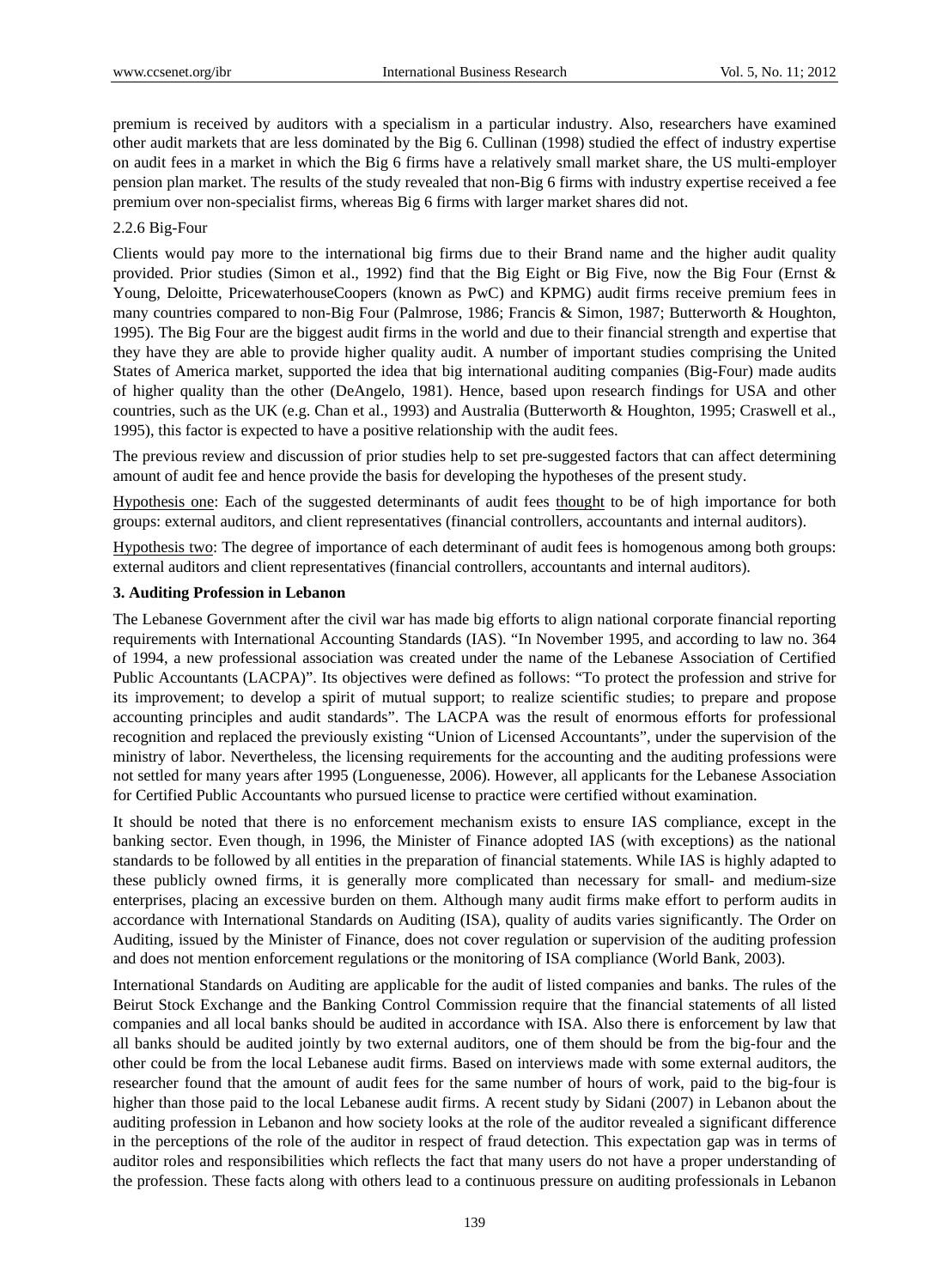"to serve the proper image of an auditor being an independent, autonomous and ethical figure, free from undue pressures and unjustifiable demands" (Sidani, 2007).

#### **4. Methodology**

This study was based on the results of a survey conducted in Lebanon. A questionnaire was designed to collect data related to the determinants of audit fees in Lebanon. The sample selected comprised of external auditors, and Client representatives (accountants, financial controllers and internal auditors of the auditee firm), in other words all the parts involved in the auditing process from inside and outside the auditee firm. A total of 150 questionnaires were distributed to employees of 3 of the Big 4, of middle-sized CPA firms and leading banks, of which 80 were answered with a response rate of 54%. Of the respondents 57.5% were external auditors, and 42.5% were client representatives. It should be noted that, the researcher had used self-administered questionnaire in order to increase the response rate. The response rate would have been much lower if the researcher had used mailing approach rather than direct in-person contact. In addition experience with the Lebanese culture indicates that the direct contact is a more effective and efficient way to collect data than indirect contact. Also the researcher tried to get more information about auditing profession in Lebanon through direct contact with external auditors.

The questionnaire contains two parts, the first consists of questions asking the respondents about their filed work and working experience. The second part contains questions regarding 12 pre-suggested determinants (factors) of audit fees based on prior studies. Respondents are asked to rate each factor using the likert scale from strongly disagree (1), to strongly agree (5).

This study can be considered as an exploratory research, which aims to identify the most important factor that affect determining the amount of audit fees as perceived by the different groups of respondents. Prior studies talked about separate attributes but did not consider the relative importance of these attributes relative to each other. It should be emphasized again that no prior study had examined the determinants of audit fees in Lebanon before the present research. To conduct data analysis, descriptive statistics, means, standard deviation and Mann-Whitney U test were used.

#### **5. Results**

The following table summarizes the SPSS output of means of different groups concerning each factor of the determinants of audit fees.

The respondents had to rate the importance of each factor on a likert scale from 1 to 5. With score of 1 or 2 meaning that the factor does not affects audit fees and scores of 4 and 5 meaning that the factor highly affects audit fees. The average score is 3, a mean score above this average for a factor means that the surveyed group thinks that the corresponding factor is of relative importance in determining audit fees. Table 1 below shows that, the external Auditors strongly agree that there are three factors which are of great importance in increasing audit fees, attributes which scored an average of more than 4 on the likert scale. (Audit firm is one of the big-four, reputation of the audit firm and client complexity risk). It can be concluded that the Audit Company being one of the Big-Four is considered as the most important attribute that affects audit fees according to the views of external Auditors. The other factors (attributes) can affect determining the amount of audit fees, such attributes scored an average of more than 3 but less than 4 on likert scale. Here is their order based on their relative importance in affecting determining audit fees figure.

- 1- Size of the client firm based on client's company total assets, and number of years of professional experience of the audit company (both factors got the same average mean score).
- 2- Specialized in the client's industry.
- 3- Client Business's Risk.
- 4- Size of the client firm based on the number of employees working in the company compared to others.
- 5- Size of the audit firm based on the Audit Company's market share in Lebanon.
- 6- Level of competition between the Audit Firms.
- 7- Client profitability.

8- Size of the audit firm based on the number of employees working in the audit company compared to others.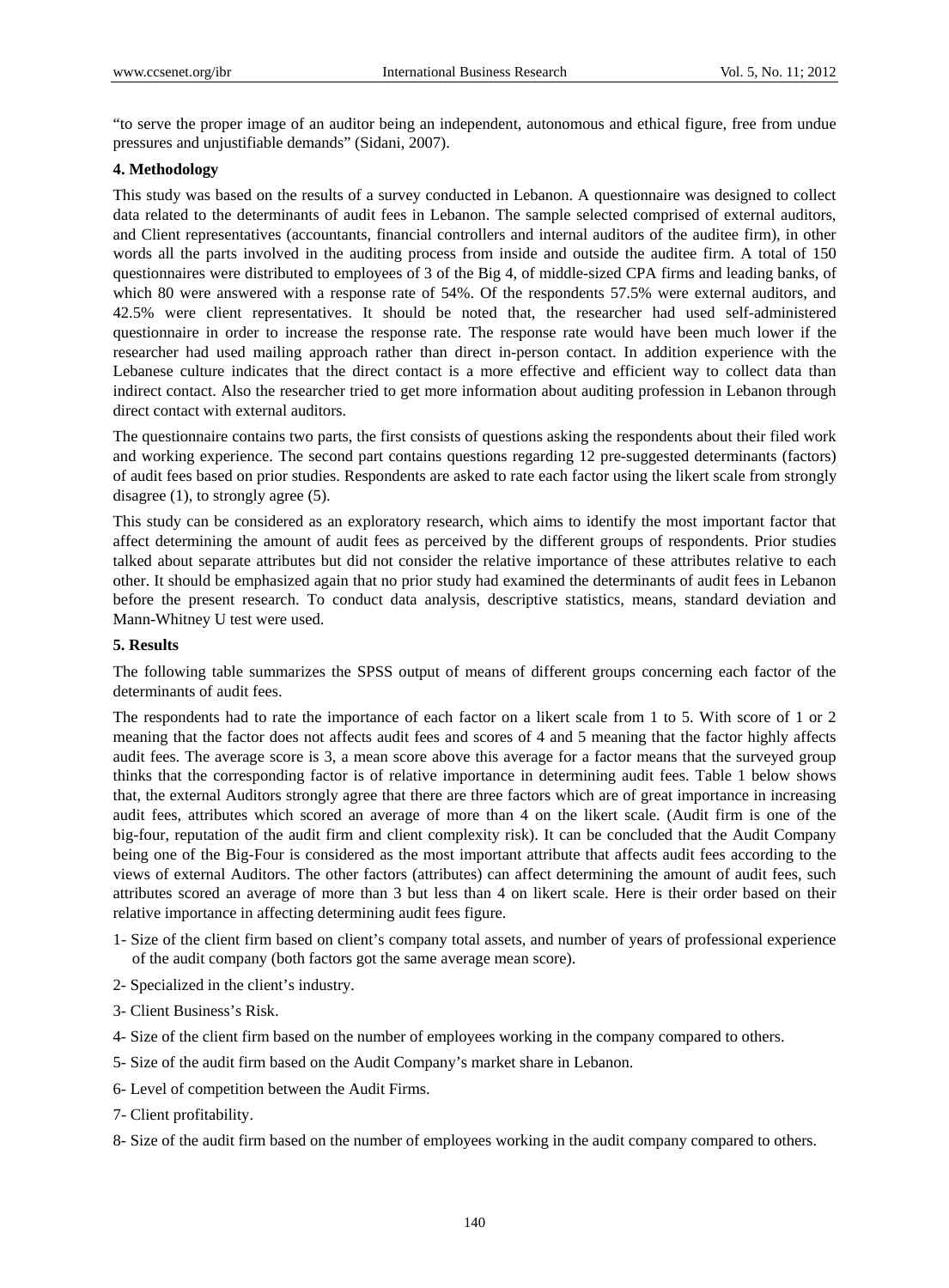#### Table 1. Means variances

| <b>Descriptives</b>                          |                               |                |      |              |       |                   |       |                  |     |
|----------------------------------------------|-------------------------------|----------------|------|--------------|-------|-------------------|-------|------------------|-----|
|                                              |                               | 95% Confidence |      |              |       |                   |       |                  |     |
|                                              |                               |                |      | Std.         | Std.  | Interval for Mean |       | Min              |     |
|                                              |                               | N              | Mean | Deviation    | Error | Lower             | Upper |                  | Max |
|                                              |                               |                |      |              |       | Bound             | Bound |                  |     |
| 1-Audit fees increase relative to the        | <b>External Auditor</b>       | 46             | 3.96 | 0.759        | 0.112 | 3.73              | 4.18  | 2                | 5   |
| size of the client firm (auditee) $-$        | <b>Client Representatives</b> | 34             | 3.71 | 0.676        | 0.116 | 3.47              | 3.94  | 2                | 4   |
| based on client's company total              | Total                         | 80             | 3.85 | 0.731        | 0.082 | 3.69              | 4.01  | 2                | 5   |
| assets.                                      |                               |                |      |              |       |                   |       |                  |     |
| 2-Audit fees increase relative to the        | <b>External Auditor</b>       | 46             | 3.7  | 1.008        | 0.149 | 3.4               | 4     | $\overline{c}$   | 5   |
| size of the client firm (auditee) $-$        | <b>Client Representatives</b> | 34             | 3.35 | 1.203        | 0.206 | 2.93              | 3.77  | 1                | 5   |
| based on the number of employees             | Total                         | 80             | 3.55 | 1.101        | 0.123 | 3.3               | 3.8   | $\mathbf{1}$     | 5   |
| working in the company compared              |                               |                |      |              |       |                   |       |                  |     |
| to others.                                   |                               |                |      |              |       |                   |       |                  |     |
| 3-Audit fees increase relative to            | <b>External Auditor</b>       | 46             | 4.13 | 1.046        | 0.154 | 3.82              | 4.44  | $\overline{c}$   | 5   |
| client business's Complexity.                | <b>Client Representatives</b> | 34             | 3.94 | 1.127        | 0.193 | 3.55              | 4.33  | 1                | 5   |
|                                              | Total                         | 80             | 4.05 | 1.078        | 0.121 | 3.81              | 4.29  | 1                | 5   |
| 4-Audit fees increase relative to            | <b>External Auditor</b>       | 46             | 3.83 | 1.288        | 0.19  | 3.44              | 4.21  | $\mathbf{1}$     | 5   |
| client Business's Risk.                      | <b>Client Representatives</b> | 34             | 3.82 | 1.058        | 0.181 | 3.45              | 4.19  | 2                | 5   |
|                                              | Total                         | 80             | 3.83 | 1.188        | 0.133 | 3.56              | 4.09  | 1                | 5   |
| 5-Audit fees increase relative to            | <b>External Auditor</b>       | 46             | 3.48 | 1.07         | 0.158 | 3.16              | 3.8   | $\mathbf{1}$     | 5   |
| clients' Profitability.                      | <b>Client Representatives</b> | 34             | 3.47 | 1.261        | 0.216 | 3.03              | 3.91  | $\mathbf{1}$     | 5   |
|                                              | Total                         | 80             | 3.48 | 1.147        | 0.128 | 3.22              | 3.73  | 1                | 5   |
| <b>6-Audit fees increase relative to the</b> | <b>External Auditor</b>       | 46             | 3.61 | 1.145        | 0.169 | 3.27              | 3.95  | $\mathbf{1}$     | 5   |
| size of the audit firm based on the          | <b>Client Representatives</b> | 34             | 3.53 | 1.051        | 0.18  | 3.16              | 3.9   | 1                | 5   |
| Audit Company's market share in              | Total                         | 80             | 3.58 | 1.1          | 0.123 | 3.33              | 3.82  | $\mathbf{1}$     | 5   |
| Lebanon.                                     |                               |                |      |              |       |                   |       |                  |     |
| 7-Audit fees increase relative to the        | <b>External Auditor</b>       | 46             | 3.26 | 0.953        | 0.141 | 2.98              | 3.54  | $\overline{c}$   | 5   |
| size of the audit firm based on the          | <b>Client Representatives</b> | 34             | 3.06 | 1.071        | 0.184 | 2.68              | 3.43  | 1                | 5   |
| number of employees working in               | Total                         | 80             | 3.18 | 1.003        | 0.112 | 2.95              | 3.4   | $\mathbf{1}$     | 5   |
| the Audit Company compared to                |                               |                |      |              |       |                   |       |                  |     |
| others.                                      |                               |                |      |              |       |                   |       |                  |     |
| 8-Audit fees increase with the               | <b>External Auditor</b>       | 46             | 4.17 | 1.018        | 0.15  | 3.87              | 4.48  | $\overline{2}$   | 5   |
| Reputation of the Audit Company.             | <b>Client Representatives</b> | 34             | 3.76 | 1.327        | 0.228 | 3.3               | 4.23  | $\mathbf{1}$     | 5   |
|                                              | Total                         | 80             | 4    | 1.169        | 0.131 | 3.74              | 4.26  | $\mathbf{1}$     | 5   |
| 9-Audit fees increase as the number          | <b>External Auditor</b>       | 46             | 3.96 | 0.965        | 0.142 | 3.67              | 4.24  | $\overline{c}$   | 5   |
| of years of professional experience          | <b>Client Representatives</b> | 34             | 3.53 | 1.161        | 0.199 | 3.12              | 3.93  | 1                | 5   |
| of the Audit Company increases.              | Total                         | 80             | 3.78 | 1.067        | 0.119 | 3.54              | 4.01  | $\mathbf{1}$     | 5   |
| 10-Audit fees decrease when the              | <b>External Auditor</b>       | 46             | 3.52 | 1.295        | 0.191 | 3.14              | 3.91  | $\mathbf{1}$     | 5   |
| level of Competition between the             | <b>Client Representatives</b> | 34             | 3.18 | 1.267        | 0.217 | 2.73              | 3.62  | $\mathbf{1}$     | 5   |
| Audit Firms increases.                       | Total                         | 80             | 3.38 | 1.286        | 0.144 | 3.09              | 3.66  | $\mathbf{1}$     | 5   |
| 11-Audit fees increase when the              | <b>External Auditor</b>       | 46             | 3.87 | 1.002        | 0.148 | 3.57              | 4.17  | $\boldsymbol{2}$ | 5   |
| audit firm is specialized in the             | <b>Client Representatives</b> | 34             | 3.82 | 1.058        | 0.181 | 3.45              | 4.19  | $\overline{c}$   | 5   |
| client's industry.                           | Total                         | 80             | 3.85 | 1.02         | 0.114 | 3.62              | 4.08  | $\overline{c}$   | 5   |
| 12-Audit fees increase if the audit          | <b>External Auditor</b>       | 46             | 4.22 | 0.892        | 0.132 | 3.95              | 4.48  | $\sqrt{2}$       | 5   |
| Company is one of the Big-Four.              | <b>Client Representatives</b> | 34             | 4.29 | 1.142        | 0.196 | 3.9               | 4.69  | $\mathbf{1}$     | 5   |
|                                              | Total                         | 80             | 4.25 | $\mathbf{1}$ | 0.112 | 4.03              | 4.47  | 1                | 5   |

Regarding the other group of respondents (the client representatives), they strongly agree that there is only one attribute which is of great importance in increasing audit fees (mean score is higher than 4), which is whether the audit company is one of the big-four. It should be noted that both external Auditors and the client representatives groups strongly agree about the importance of this attribute in increasing audit fees. From the view point of the client representative group, the other factors can affect determining amount of audit fees, such factors scored an average of more than 3 but less than 4 on likert scale. Here is their order based on their relative importance in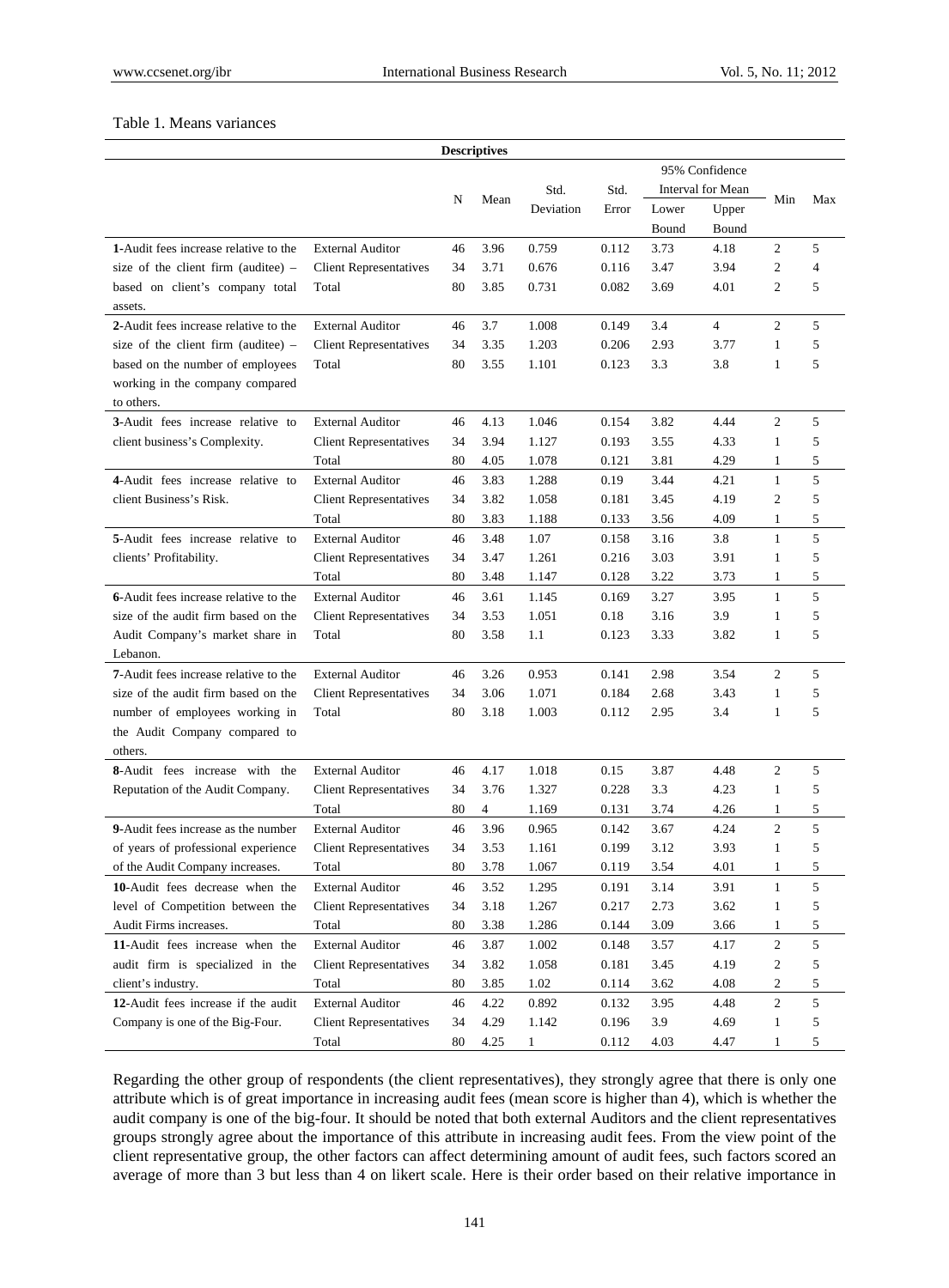affecting determining audit fees figure.

- 1- Client business complexity.
- 2- Client business risk and specialization in client's industry.
- 3- Reputation of audit company.
- 4- The size of the client firm based on client's company total assets.
- 5- Size of the audit firm based on the Audit Company's market share in Lebanon and number of years of professional experience of the audit company.
- 6- Client' profitability.
- 7- Size of the client firm based on the number of employees working in the company compared to others.
- 8- Level of competition between the audit firms.

9- Size of the audit firm based on the number of employees working in the Audit Company compared to others.

It can be concluded that the size of the audit firm based on its number of employees can be considered as the least important factor in affecting audit fees number from view point of both the external auditors and client representatives groups.

This means that the above results support the first hypothesis which says that "Each of the suggested determinant of audit fees thought to be of high importance for the two groups of respondents: external auditors and client representatives which includes financial controllers, accountants and internal auditors". So hypothesis one can be accepted. It is clear that the above table suggests that all factors were thought to have a relative importance on audit fees for all groups taken together and for each group alone.

The second step is test whether the two groups rated the importance of each factor homogeneously or differently. But for testing the second hypothesis which says, "The degree of importance of each determinant of audit fees is homogenous among the different groups of respondents, external auditors and client representatives" further analysis had been made. Mann-Whitney U test was conducted .The Mann-Whitney U Test is normally used to compare differences between two independent groups when the dependent variable is either ordinal or interval but not normally distributed. It is the nonparametric alternative to the independent t-test. As mentioned previously, two groups of respondents were surveyed, namely external auditors, client representatives (financial controllers, accountants and internal auditors). Each group of respondents revealed their views concerning the relative importance of the determinants of audit fees. The analysis tested whether the differences in the means for each factor was statistically significant or not significant.

The null hypothesis is that all means are the same and it is tested against the hypothesis that not all means are equal; i.e. there is a significant difference in the views of external auditors and client representatives concerning each one of tested determinants of audit fees.

 $H_0$ :  $\mu_{EAUD} = \mu_{FC} = \mu_{ACC} = \mu_{IAUD}$ 

 $H<sub>1</sub>$ : Not all means are equal

The following table summarizes the results of Mann-Whitney U test:

|                        | <b>Factor 1</b> | Factor 2  | Factor 3  | <b>Factor 4</b> | Factor 5  | <b>Factor 6</b> |
|------------------------|-----------------|-----------|-----------|-----------------|-----------|-----------------|
| Mann-Whitney U         | 634             | 658       | 696       | 742             | 766       | 730             |
| Wilcoxon W             | 1229            | 1253      | 1291      | 1337            | 1847      | 1325            |
| Ζ                      | $-1.8978$       | $-1.2571$ | $-0.893$  | $-0.4074$       | $-0.1613$ | $-0.5498$       |
| Asymp. Sig. (2-tailed) | 0.0577          | 0.2087    | 0.3718    | 0.6837          | 0.8719    | 0.5824          |
|                        | Factor 7        | Factor 8  | Factor 9  | Factor 10       | Factor 11 | Factor 12       |
| Mann-Whitney U         | 718             | 648       | 620       | 660             | 764       | 678             |
| Wilcoxon W             | 1313            | 1243      | 1215      | 1255            | 1359      | 1759            |
| Z                      | $-0.6514$       | $-1.3869$ | $-1.6875$ | $-1.227$        | $-0.1828$ | $-1.1128$       |
| Asymp. Sig. (2-tailed) | 0.5148          | 0.1655    | 0.0915    | 0.2198          | 0.8549    | 0.2658          |

Table 2. Mann-Whitney U test

Mann Whitney U test results show that there is insignificant difference in the mean ranking of all of the pre-suggested determinants of audit fees between the two groups of respondents (External auditors and client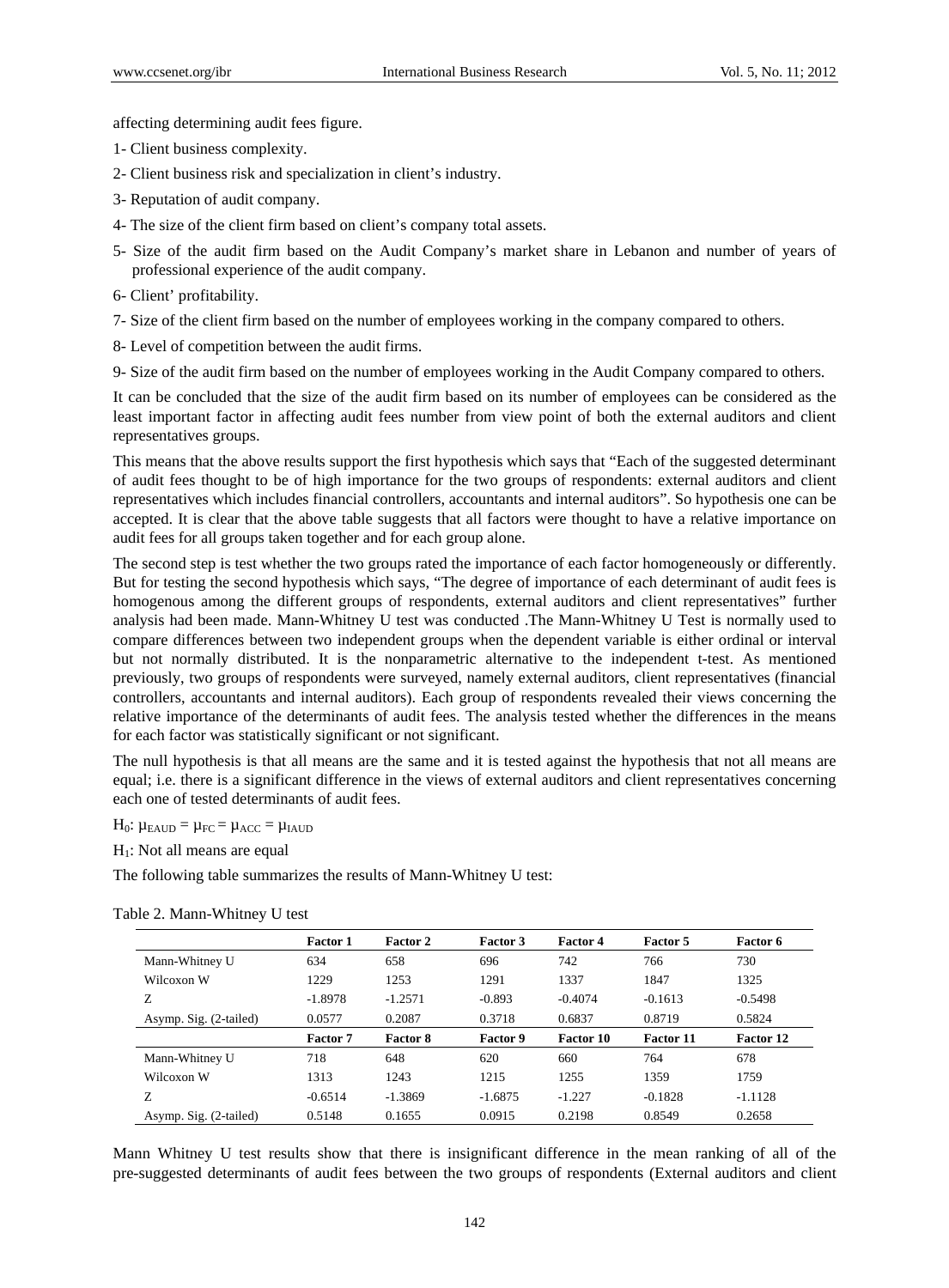representatives). In other words, there is insignificant difference between the median of the two groups of respondents. As the p value is greater than 0.05, the null hypothesis should be accepted that there is no significant difference in means ranking. These results support the second hypothesis of the research which says "The degree of importance of each determinant of audit fees is homogenous among the different groups of respondents".

#### **6. Conclusion and Recommendations**

It can be concluded that all the factors examined in this study were found to be important for the two groups taken together or for each group alone. Also, it had been found that the two groups of respondents had rated the importance of each factor homogeneously. It should be emphasized that being one of the big-four was found to be the most important factor in affecting determining the amount of audit fees from view-points of both groups of respondents. This is consistent with what the external auditors said in the interviews as mentioned before. Multinational firms and banks in Lebanon prefer to pay more to the big-four as they seek quality of the audit work and to increase credibility of their annual reports all over the world. For future research, the researcher thinks that it will be great if the law in Lebanon can enforce companies to publish its audit fees figure in their annual reports so we can examine through the use of regression analysis if these factors examined in the present study affect the determination of audit fees figure not on attitudes or views of different groups of respondents as we did in our present study.

#### **References**

- AICPA. (1983). Audit risk and materiality in conducting an audit, statement on Auditing standards No.47, American institute of certified public accountants.
- Anderson, T., & Zeghal, D. (1994). The pricing of audit services: further evidence from the Canadian market. *Accounting and Business Research, 24*(95), 195-207. http://dx.doi.org/10.1080/00014788.1994.9729479
- Butterworth, S., & Houghton, K. A. (1995). Auditor switching:The pricing of audit services. *Journal of Business Finance and Accounting, 22*(3), 323-344. http://dx.doi.org/10.1111/j.1468-5957.1995.tb00877.x
- Carson, E., Fargher, N., Simon, D., & Taylor, M. (2004). Audit fees and market segmentation-further evidence on how client size matters within the context of audit fees models. *International Journal of Auditing, 8*(1), 79-91. http://dx.doi.org/10.1111/j.1099-1123.2004.00159.x
- Chan, P., Ezzamel, M., & Gwilliam, D. (1993). Determinants of audit fees for quoted UK companies. *Journal of Business Finance and Accounting, 20*(6), 765-86. http://dx.doi.org/10.1111/j.1468-5957.1993.tb00292.x
- Che Ahmed, A., & Houghton, K. A. (1996). Audit fee premiums to big eight firms: evidence from the medium-size UK audittees. *Journal of International Accounting, Auditing and Taxation, 5*(1), 53-72. http://dx.doi.org/10.1016/S1061-9518(96)90015-4
- Choi, Jong-Hag, Kim, Chansog, Kim, Jeong-Bon, & Zang, Yoonseok. (2010). Audit Office Size, Audit Quality, and Audit Pricing. *Auditing: A Journal of Practice & Theory, American Accounting Association, 29*(1), 73-97.
- Chung, D. Y., & Lindsay, W. D. (1998). The pricing of audit services: the Canadian perspective. *Contemporary Accounting Research, 5*(3), 19-46.
- Chung, S., & Narasimhan, R. (2002). An international study of cross-sectional variations in audit fees. *International Journal of Auditing, 6*(1), 79-91. http://dx.doi.org/10.1111/j.1099-1123.2002.tb00006.x
- Craswell, A. T., Francis, J. R., & Taylor, S. L. (1995). Auditor brand name reputations and industry specialisations. *Journal of Accounting and Economics, 20*(3), 297-322. http://dx.doi.org/10.1016/0165-4101(95)00403-3
- Craswell, A., & Francis, J. R. (1999). Pricing initial audit engagements: a test of competing theories. *The Accounting Review, 74*(2), 201-16. http://dx.doi.org/10.2308/accr.1999.74.2.201
- Cullinan, C. (1998). Evidence of non-big 6 market specialization and pricing power in a niche assuming service sector. *Auditing, A Journal of practice and theory, 17*(supplement), 47-57.
- DeAngelo, L. E. (1982). Auditor Size and Audit Quality. *Journal of Accounting and Economics, 3*(3), 183-191. http://dx.doi.org/10.1016/0165-4101(81)90002-1
- Dugar, A., Ramanan, R., & Simon, D. T. (1995). A comparative study of the audit services market for public sector versus private sector companies in India. *Advances in International Accounting, 10*, 1-13.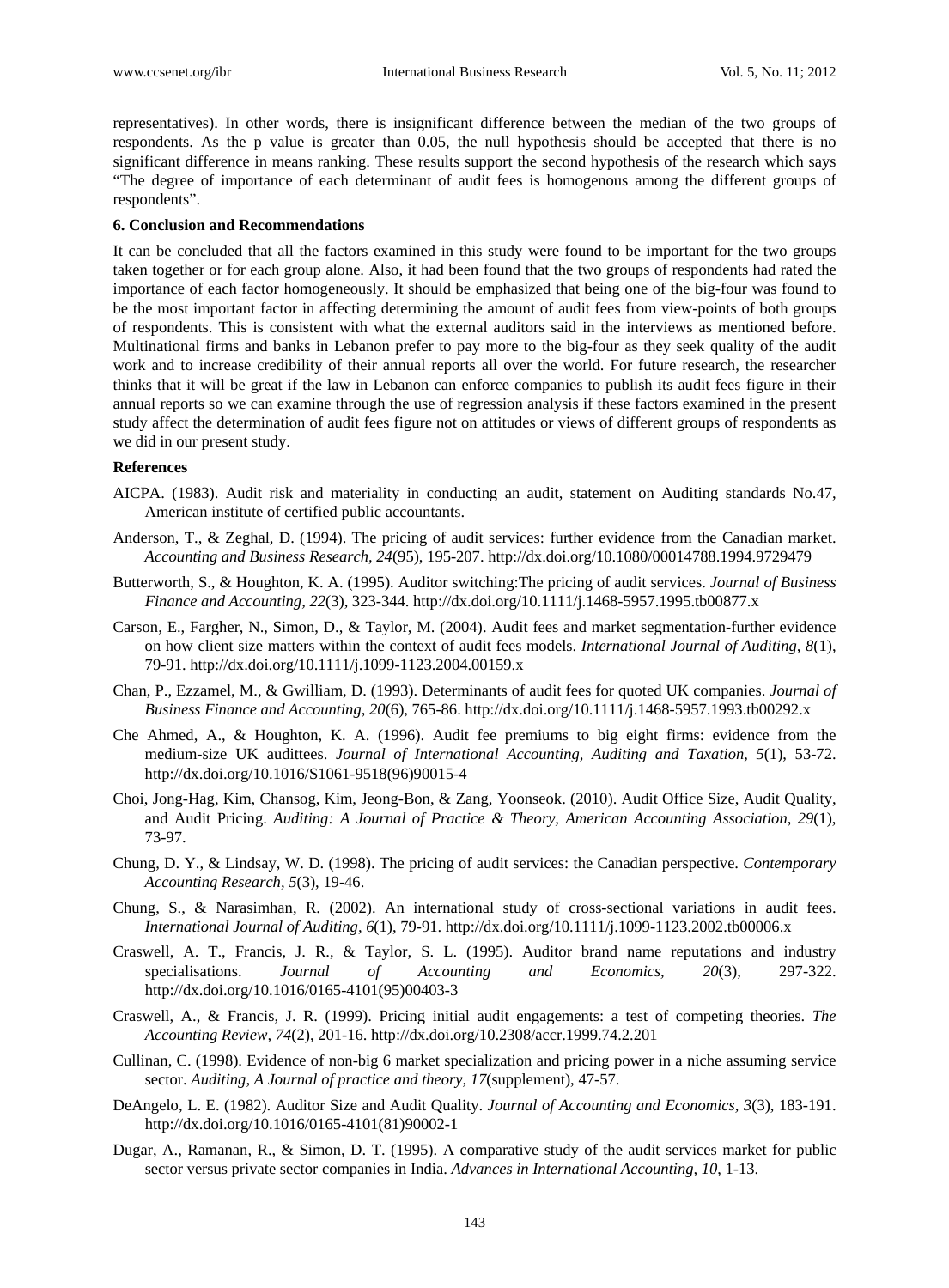- Ezzamel, M., Gwilliam, D. R., & Holland, K. M. (1996). Some empirical evidence from publicly quoted UK companies on the relationship between the pricing of audit and non-audit services. *Accounting and Business Research, 27*(1), 3-16. http://dx.doi.org/10.1080/00014788.1996.9729528
- Ezzamel, M., Gwilliam, D. R., & Holland, K. M. (2002). The relationship between categories of non-audit services and audit fees: evidence from UK companies. *International Journal of Auditing, 6*(1), 13-35. http://dx.doi.org/10.1111/j.1099-1123.2002.tb00003.x
- Ferguson, A., Francis, J., & Stokes, D. (2003). The effect of firm-wide and office-level industry expertise on audit pricing. *The Accounting Review, 78*(2), 429-48. http://dx.doi.org/10.2308/accr.2003.78.2.429
- Firth, M. (1985). An analysis of audit fees and their determinants in New Zealand. *Auditing a Journal of Practice and Theory, 4*(2), 23-37.
- Firth, M. (1997). The provision of non-audit services and the pricing of audit fees. *Journal of Business Finance and Accounting, 24*(3), 511-25. http://dx.doi.org/10.1111/1468-5957.00118
- Francis, J. R. (1984). The effect of audit firm size on audit prices: a study of the Australian market. *Journal of Accounting and Economics, 6*(2), 133-51. http://dx.doi.org/10.1016/0165-4101(84)90010-7
- Francis, J. R., & Simon, D. T. (1987). A test of audit pricing in a small-client segment of the US market. *The Accounting Review, 62*(1), 145-57.
- Francis, J. R., & Stoke, D. T. (1986). Audit prices, product differentiation and scale economics: further evidence from Australian market. *Journal of Accounting Research, 24*(2), 383-93. http://dx.doi.org/10.2307/2491141
- Gonthier, B., & Schatt, A. (2007). Determinants of audit fees for French quoted firms. *Managerial Auditing Journal, 22*(2), 139-160. http://dx.doi.org/10.1108/02686900710718654
- Hackenbrack, K., & Knechel, R. (1997). Resource allocation decisions in audit engagements. *Contemporary Accounting Research*, *14*(3), 481-99. http://dx.doi.org/10.1111/j.1911-3846.1997.tb00537.x
- Haskin, M. E., & Williams, D. D. (1988). The association between client factors and audit fees: a comparison by country and firm. *Accounting and Business Research, 18*(70), 183-90. http://dx.doi.org/10.1080/00014788.1988.9729363
- Hay, D., Knechel, W. R., & Wong, N. (2006). Audit fees: a meta-analysis of the effect of supply and demand attributes. *Contemporary Accounting Research*, *23*(1), 141-91. http://dx.doi.org/10.1506/4XR4-KT5V-E8CN-91GX
- Iyer, V. M., & Iyer, G. S. (1996). Effect of Big 8 mergers on audit fees: evidence from the UK. *Auditing: A Journal of Practice and Theory, 15*(2), 123-31.
- Joshi, P. L., & Al-Bastaki, H. (2000). Determinants of audit fees: evidence from the companies listed in Bahrain. *International Journal of Auditing, 4*(2), 129-38. http://dx.doi.org/10.1111/1099-1123.00308
- Kutob, A., & Al-Khater, K. (2004). An empirical investigation of factors affecting audit fees: The case study of Qatar. *King Abdul-Aziz University Journal for Economics and Management, 18*(2), 153-188.
- Larcker, D., & Richardson, S. (2004). Fees paid to audit firms, accual choices and corporate governance. *Journal of Accounting Research, 42*(3), 625-58. http://dx.doi.org/10.1111/j.1475-679X.2004.t01-1-00143.x
- Longuenesse, E. (2006). Accountants and economic governance in a dependent country: conflicting legacies and new professional issues in Lebanon. *Society and Business Review, 1*(2), 106-121. http://dx.doi.org/10.1108/17465680610669807
- Low, L. C., Tan, P. H. N., & Koh, H. C. (1990). The determinants of audit fees: an analysis in the Singapore context. *Journal of Business Finance and Accounting, 17*(2), 285-95. http://dx.doi.org/10.1111/j.1468-5957.1990.tb00561.x
- Maher, M., Tiessen, P., Colson, R., & Broman, A. (1992). Competition and audit fees. *The Accounting Review, 67*(1), 199-211.
- Mike, A., Mike, S., & Muhammad, H. (1997). The determinants of external audit costs in the New Zealand life insurance industry. *Journal of International Financial Management and Accounting, 8*(1), 69-86. http://dx.doi.org/10.1111/1467-646X.00018
- Naser, K., & Nuseibeh, R. (2007). Determinants of audit fees: empirical evidence from emerging economy. *International Journal of Comerce and Management, 17*(3), 239-254.